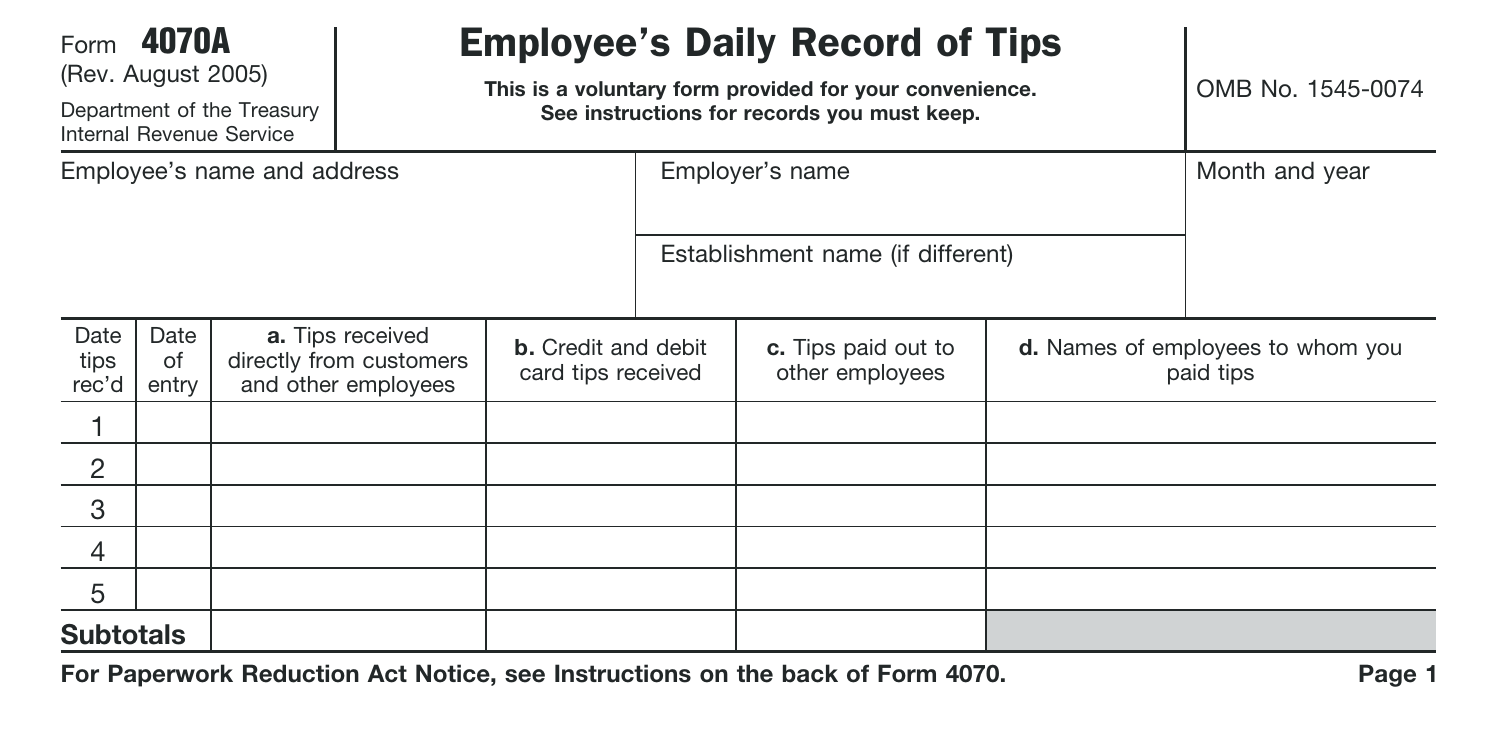| Date<br>tips<br>rec'd | Date<br>of<br>entry | a. Tips received<br>directly from customers<br>and other employees | <b>b.</b> Credit and debit<br>card tips received | c. Tips paid out to<br>other employees | d. Names of employees to whom you<br>paid tips |
|-----------------------|---------------------|--------------------------------------------------------------------|--------------------------------------------------|----------------------------------------|------------------------------------------------|
| 6                     |                     |                                                                    |                                                  |                                        |                                                |
| 7                     |                     |                                                                    |                                                  |                                        |                                                |
| 8                     |                     |                                                                    |                                                  |                                        |                                                |
| 9                     |                     |                                                                    |                                                  |                                        |                                                |
| 10                    |                     |                                                                    |                                                  |                                        |                                                |
| 11                    |                     |                                                                    |                                                  |                                        |                                                |
| 12                    |                     |                                                                    |                                                  |                                        |                                                |
| 13                    |                     |                                                                    |                                                  |                                        |                                                |
| 14                    |                     |                                                                    |                                                  |                                        |                                                |
| 15                    |                     |                                                                    |                                                  |                                        |                                                |
| <b>Subtotals</b>      |                     |                                                                    |                                                  |                                        |                                                |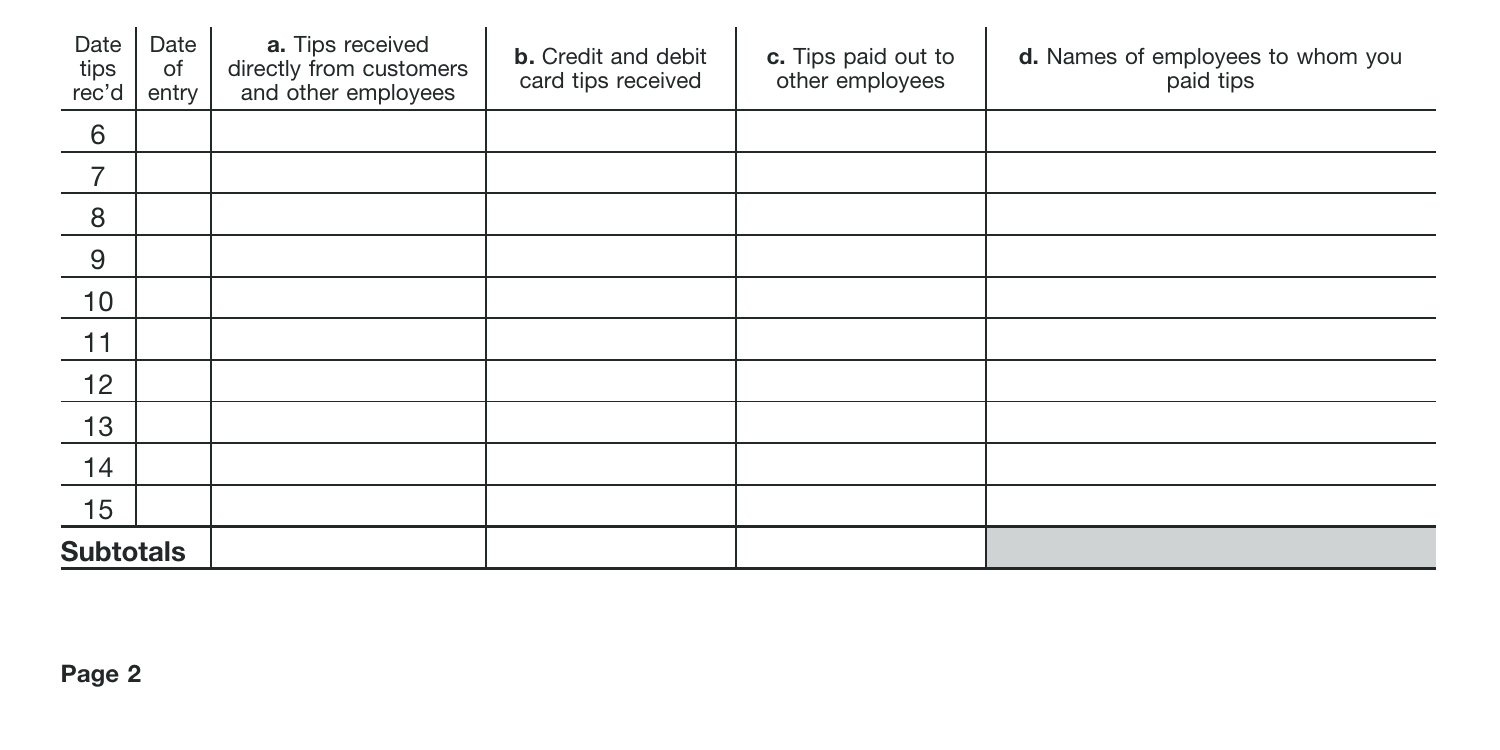| Date<br>tips<br>rec'd | Date<br>of<br>entry | a. Tips received<br>directly from customers<br>and other employees | <b>b.</b> Credit and debit<br>card tips received | c. Tips paid out to<br>other employees | d. Names of employees to whom you<br>paid tips |
|-----------------------|---------------------|--------------------------------------------------------------------|--------------------------------------------------|----------------------------------------|------------------------------------------------|
| 16                    |                     |                                                                    |                                                  |                                        |                                                |
| 17                    |                     |                                                                    |                                                  |                                        |                                                |
| 18                    |                     |                                                                    |                                                  |                                        |                                                |
| 19                    |                     |                                                                    |                                                  |                                        |                                                |
| 20                    |                     |                                                                    |                                                  |                                        |                                                |
| 21                    |                     |                                                                    |                                                  |                                        |                                                |
| 22                    |                     |                                                                    |                                                  |                                        |                                                |
| 23                    |                     |                                                                    |                                                  |                                        |                                                |
| 24                    |                     |                                                                    |                                                  |                                        |                                                |
| 25                    |                     |                                                                    |                                                  |                                        |                                                |
| <b>Subtotals</b>      |                     |                                                                    |                                                  |                                        |                                                |